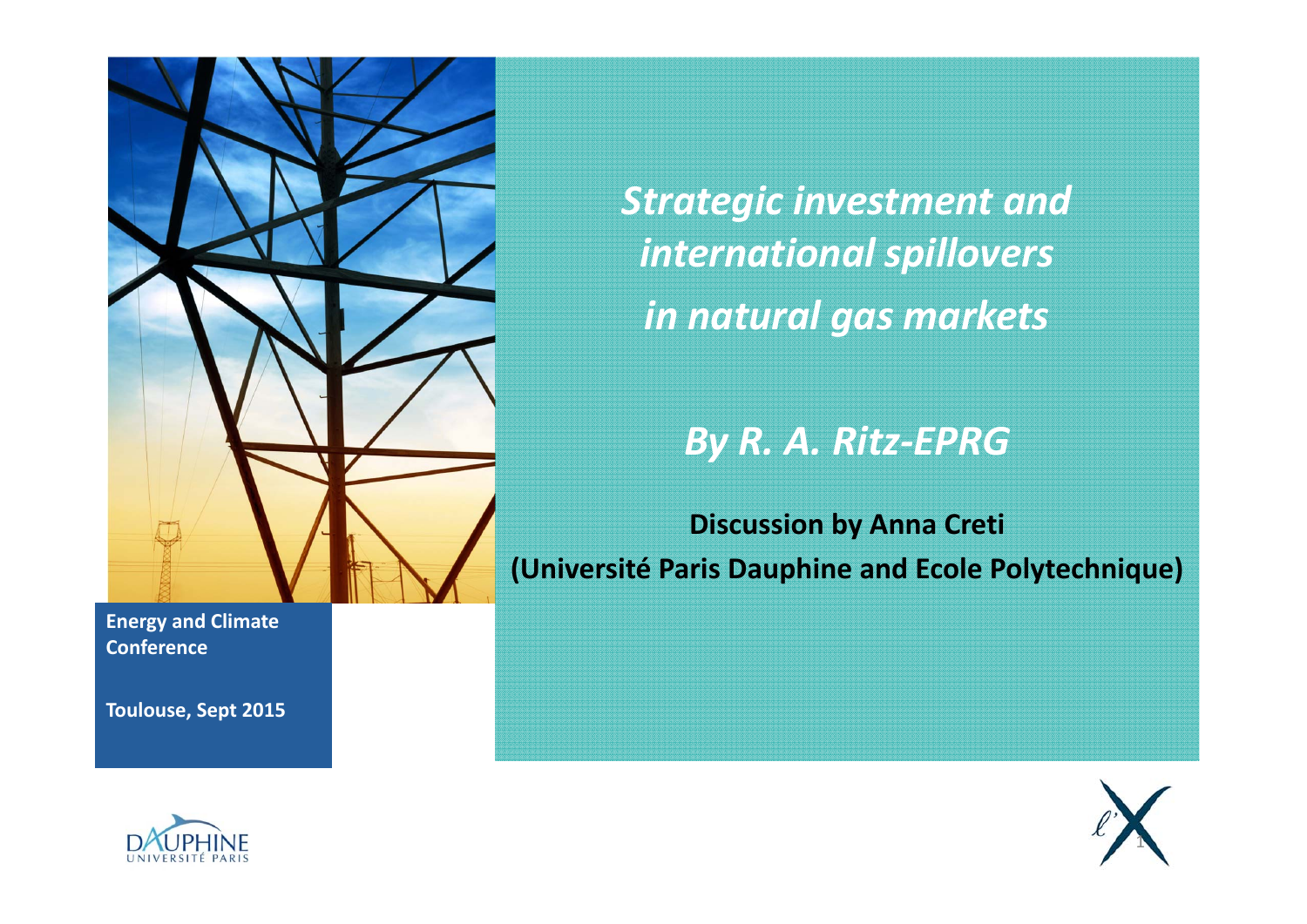# **What thepaper does**



The paper :

- sets an interesting context to model competition between pipelines and LNG suppliers
- underlines strategic effects due to the cnlological differences
- offers good explanations of the actual competition between Russia and Quatar
- suggests testable hypotheses useful for further empirical work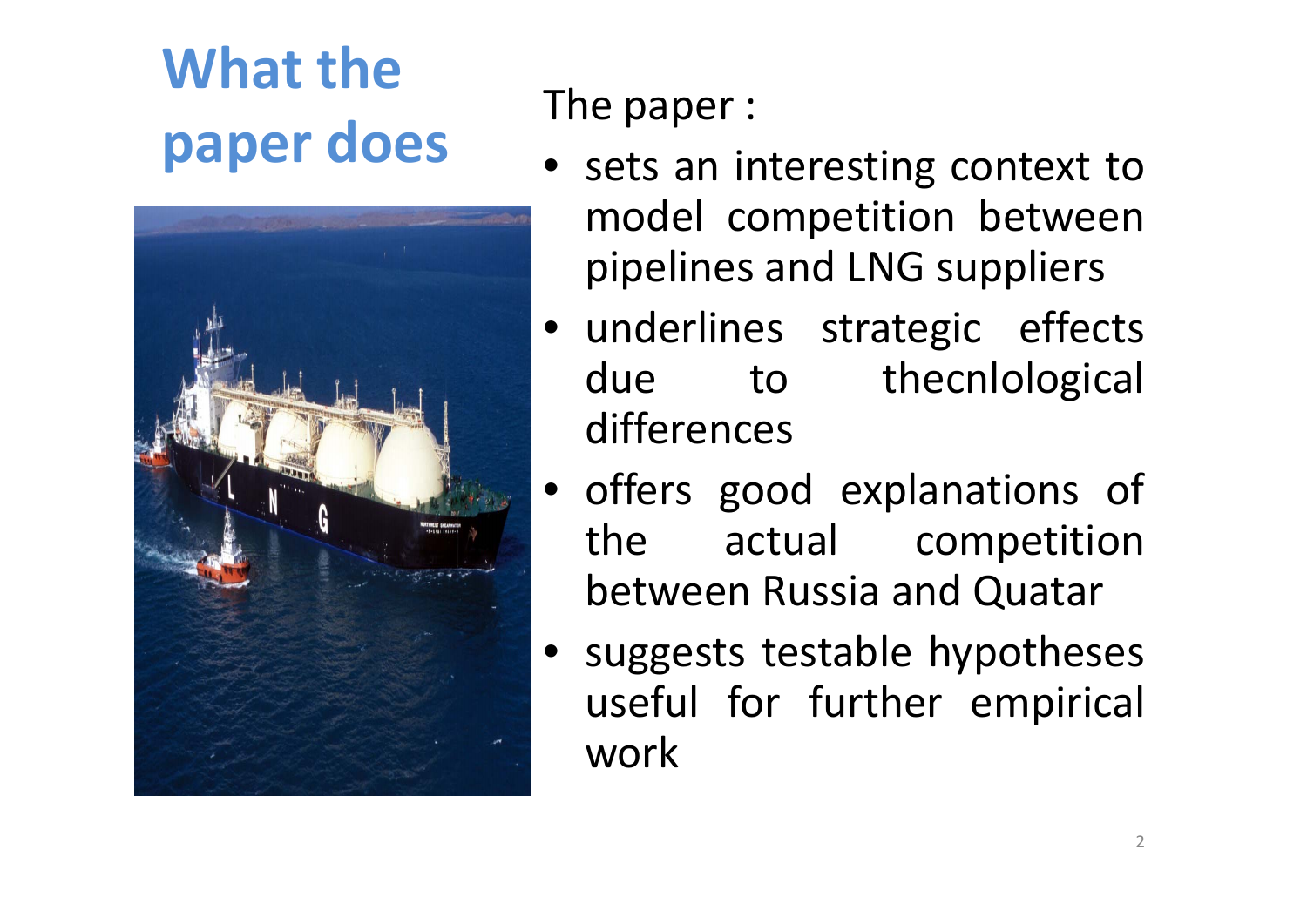### Some questions/remarks I‐General

- « Selling » the story: wouldn't be nicer toexplain your empirical motivation, develop the model, and then discussing the relevance for the European context?
	- – $-$  Try to avoid too many back and forth between theory, practice, numerical examples
- Related litteature: <sup>a</sup> fewanalytical papers on the role of LNG on competition in the gas industry are overlooked
	- Dorigoni, Graziano, Pontoni EP 2012
	- Hartley, EJ 2015
	- Ikonnikova, Zwart JEEA *2014*
	- Li, Joyeux, Ripple, EJ 2014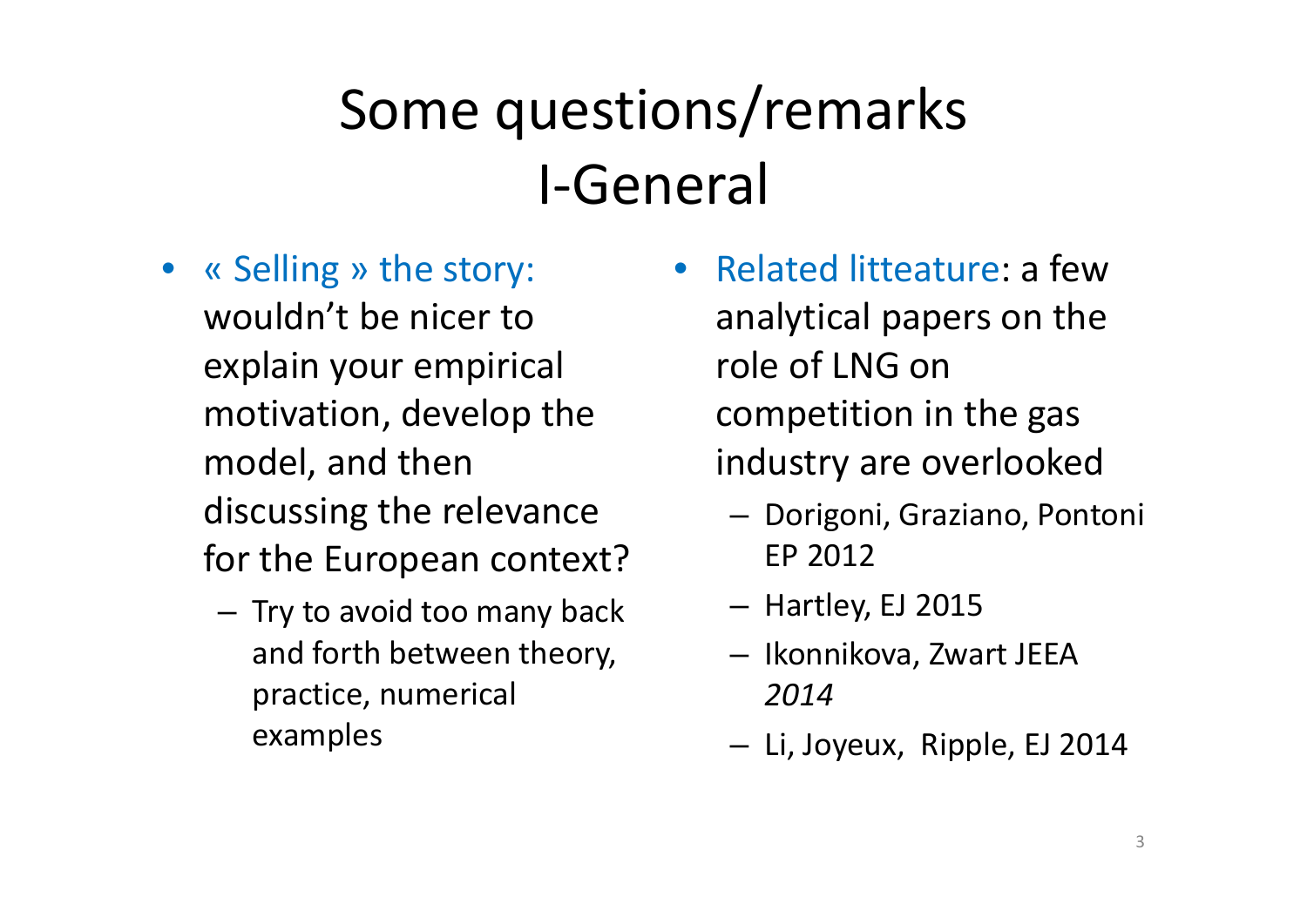## Some questions/remarks II ‐Model Setting

- You stress that you obtain Stackelberg ‐like advantage despite cost symmetry and simultaneous moves:
	- what if an entry game à la Fudenberg and Tirole 1983, 1984?
- Which are the differences with respect to your EE paper 2014?
- Hypotheses: market « segmentation », both operators capacity constrained.
	- The absence of no ‐arbitrage can be discussed
	- $-$  Role of the spot markets
	- What if only the pipeline is capacity constrained, in particular on the strategic effects of connecting the markets?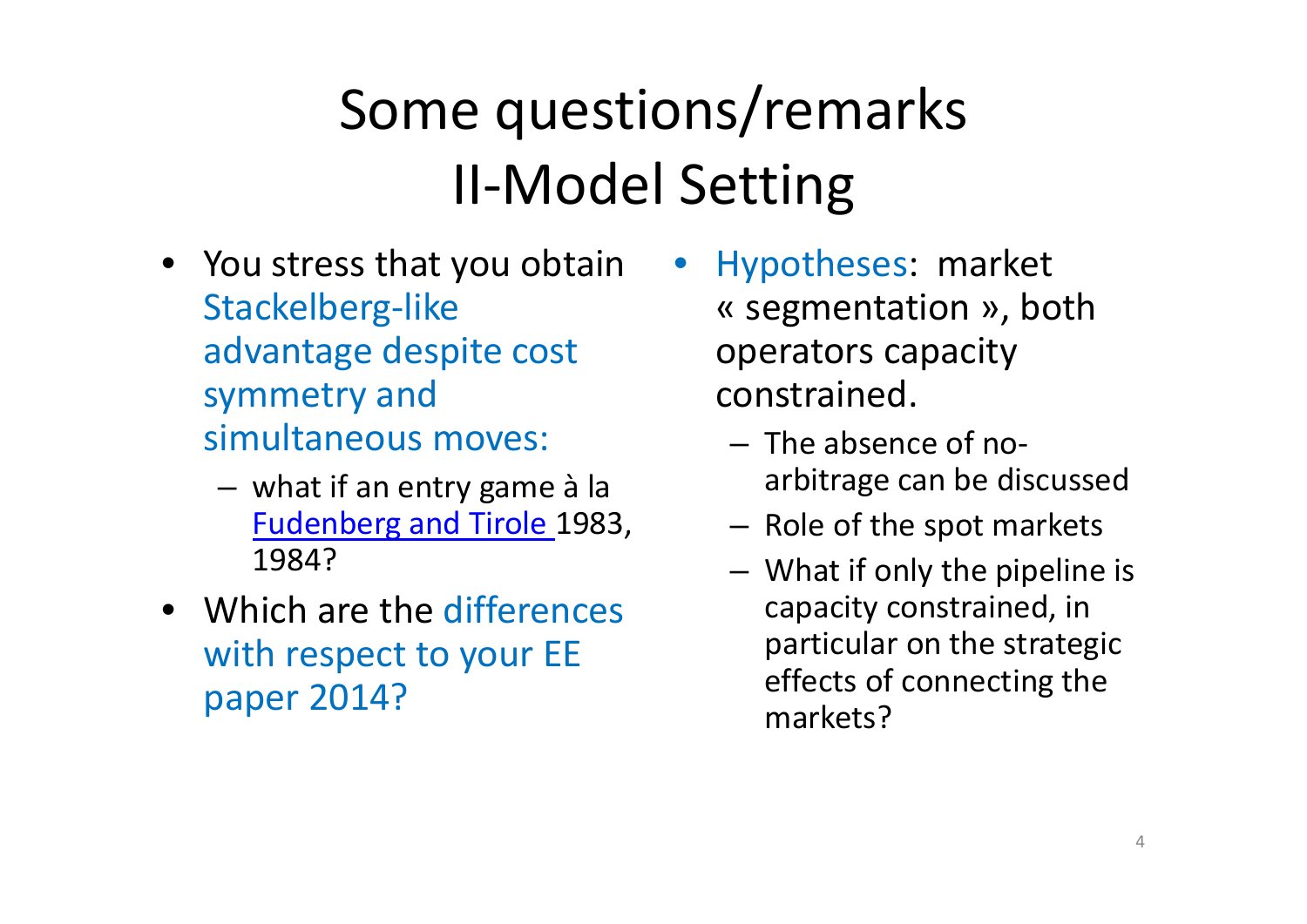### Some questions/remarks III ‐Results and interpretation

- Counter intuitive result on security of supply: the larger the market share of Gazprom, the safer the gas market
	- – deserves more explanation as it goes at the opposite of the diversification « paradigm » of the European energy policy
- Fukushima result (comparative statics): nice result
	- $-$  Comparing the substitution effect into the demandside vs the strategic effect in the supply side seems more appropriated than the term « spillover » as there is no free riding/externalities
	- More detailed data/figures would be useful toillustrate this result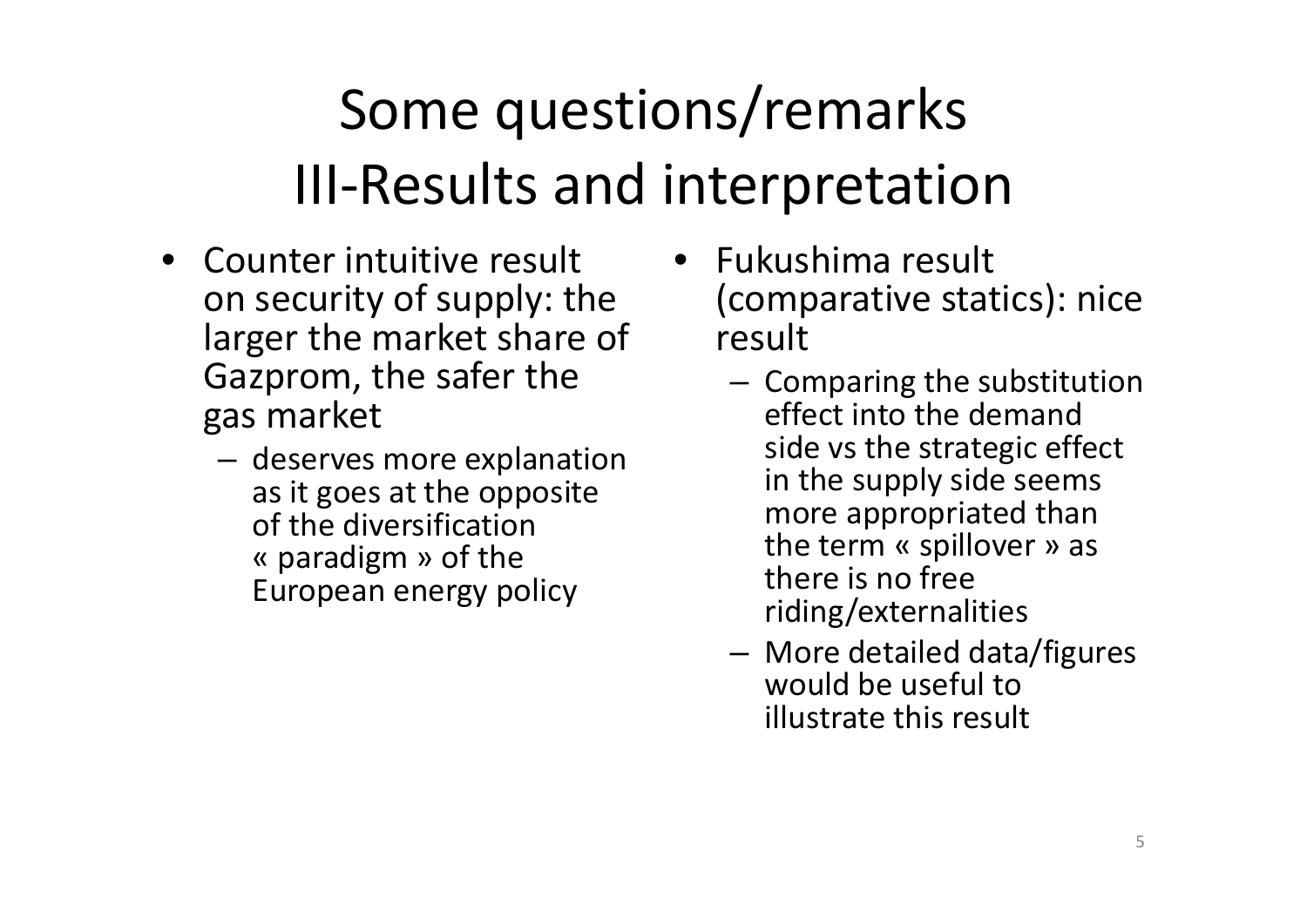#### Fukushima impact‐ North/South price spread in France

Evolution du spread Nord/Sud (€/MWh)



Source : Powernext. Indices EOD ; analyse : CRE